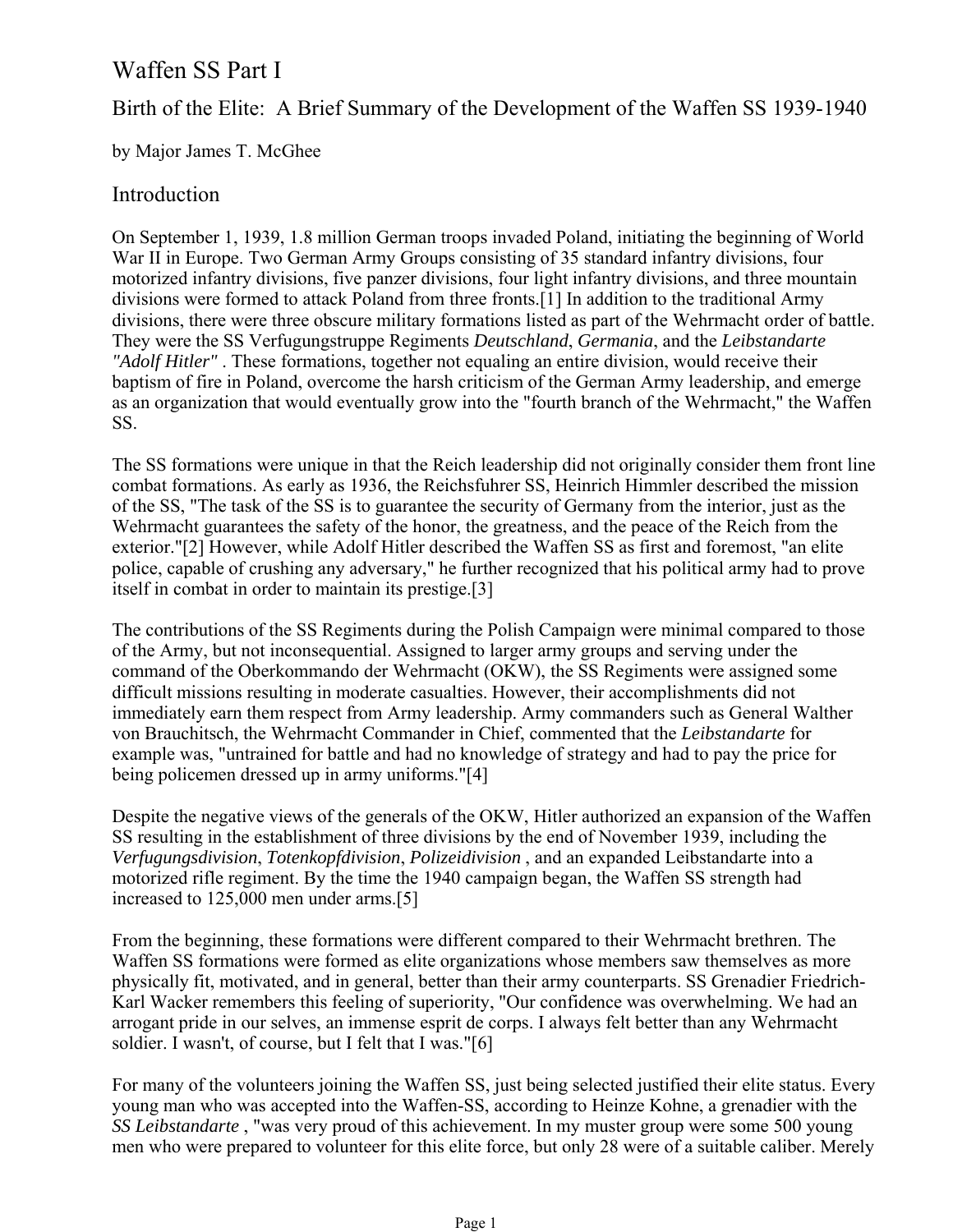being accepted was already a great honor, because the selection procedure was so rigorous."[7]

The elite esprit de corps so commonly found in the Waffen SS compared to other Wehrmacht units was as much a product of leadership as selection. The relationship between officers and enlisted men in the Waffen SS differed greatly from the class separation found within the German Army. In the Wehrmacht, less than two percent of the officers were of 'peasant stock', whereas 90% of the Waffen SS commanders had been brought up on the land.[8] Waffen SS officers deliberately fostered a close relationship between themselves and their men. Expected to rise from the ranks, Waffen SS officers earned the respect and loyalty of their men by leading from the front and never asking them to do anything that they would not do themselves. For many, this bond between brothers in arms was the most memorable aspect of serving as part of the Waffen SS. "My most enduring memory of the Waffen-SS", according to SS Veteran Gerd Rommel, "was the spirit with which we were all filled. We were all just around 18 years old, and our officers just 20 to 30 years old. Our Divisional commander, SS-Brigadefuhrer Heinz Harmel was then just 38 years old. The troops never addressed him as 'Herr General', just as 'Brigadefuhrer'. It was this spirit of equality which made us all feel so proud."[9]

The professional quality of many prewar Waffen SS officers was, according to author George Stein, "not on a par with that of their Army colleagues."[10] However, many of the most senior officers had served with great distinction during World War I. Influential men such as Paul Hausser and Felix Steiner both served in the highly mobile, super-fit, and well-armed Stosstruppen (shock troops) during the First World War. Many of the same tactics utilized by these formations were therefore adopted as part of a rigorous SS training program that emphasized sport, physical fitness, and above all, field craft.[11] Author Rupert Bulter goes further in acknowledging that, "Under the influence of Hausser's cadet schools the Waffen-SS was to develop the most efficient of all the military training systems of the Second World War."[12]

The leadership within the Waffen SS used the time between the end of hostilities in Poland and the beginning of the war in the West to train new recruits within its expanded ranks and acquire the arms and machinery necessary to equip "elite" motorized forces. Acquiring the necessary equipment proved to be a formidable challenge for Waffen SS organizations during this time period. The Waffen SS units were supported by a Wehrmacht supply system that routinely denied Waffen SS units significant quantities of weapons and equipment. Aggressive leadership however, by such SS officers as Theodore Eicke, Commander of the *SS Totenkopf Division*, managed to overcome many of the shortfalls. Eicke's scrounging ability earned him a "reputation as the most original, resourceful – and successful – stealer of weapons, supplies, and equipment in the SS."[13] A large percentage of the weapons and equipment provided to the *SS Totenkopf* and the *SS Polizei* Divisions for example were of Czech manufacture. But the most significant shortage was in the acquisition of heavy artillery guns to outfit the division artillery units. Equipment shortfalls plagued the Waffen SS units throughout the winter as they conducted training for the upcoming campaign in the West. It was not until April 1940 that the *SS Totenkopf* received its full allocation of heavy field artillery and prime movers along with German equipment to replace that of Czech manufacture.[14] The *SS Polizei* was forced to make due with its Czech manufactured equipment and horse drawn artillery. In terms of priority of arms and equipment, the Waffen SS remained secondary to other Army units.

Operation *Fall Gelb*, the invasion of France and the Low Countries began on 10 May 1940. Three Army Groups consisting of 136 divisions were deployed for this offensive. At a time when only seven of the 157 divisions in the German Army were motorized, the OKW had little choice but to deploy the fully motorized Waffen SS divisions.[15] The *SS Leibstandarte* and the *SS Verfugungsdivision* were both deployed as part Army Group B whose mission was to break through Dutch defenses and occupy Holland. Although the *SS Totenkopf* and the *Polizei* Divisions were initially deployed as part of the reserve, both were eventually engaged in the battles for France. The 1940 campaign marked the first time that SS units fought under the command of their own officers.[16]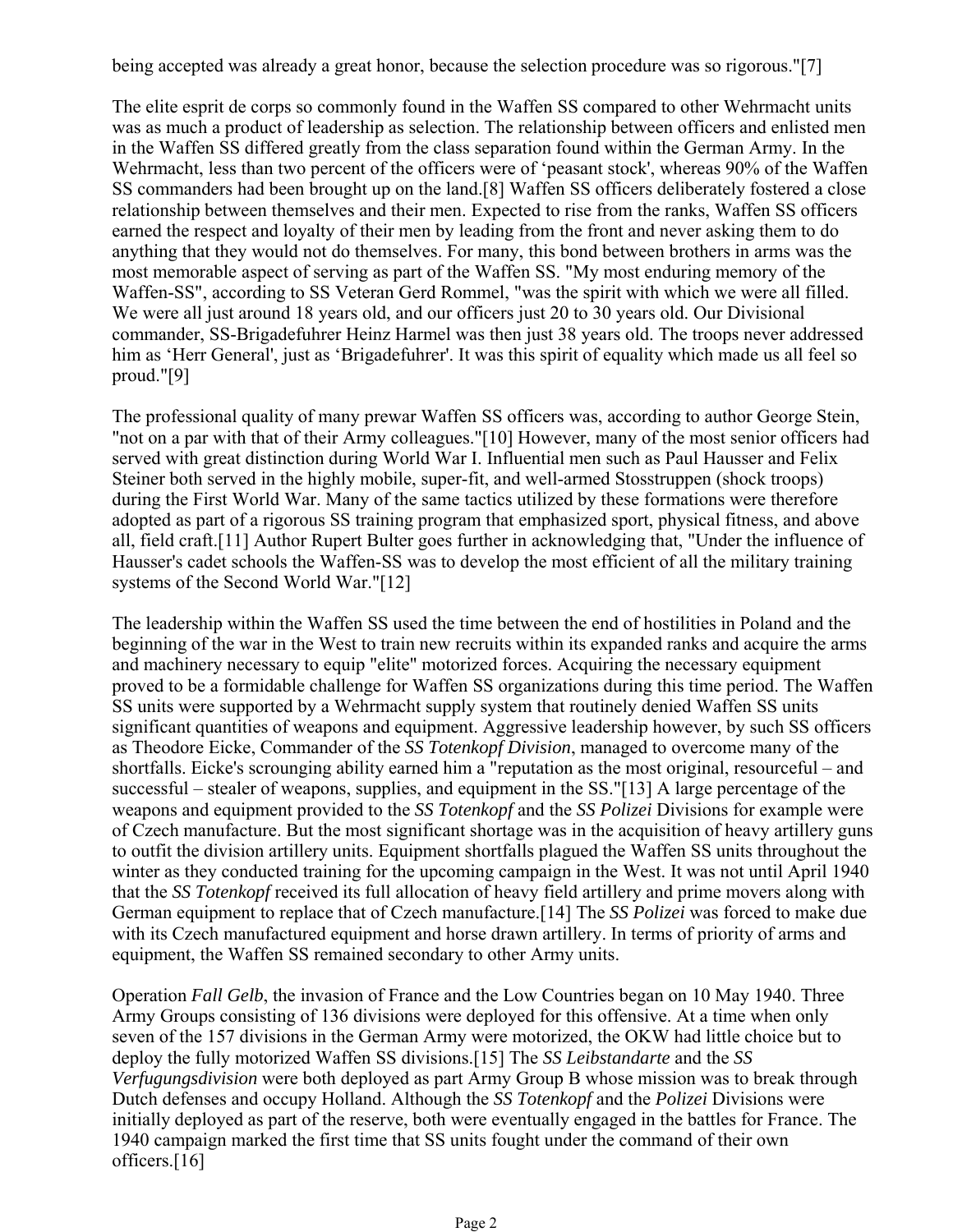The German *blitzkrieg* through May and June 1940 was an astounding success. The new panzer divisions moved rapidly through the countryside splitting the allied armies in two. The motorized SS units, able to keep up with the panzer divisions, were quickly ordered to engage the enemy at critical points such as defending against the British counter attack near Arras. Throughout the campaign through the Low Countries and France the Waffen SS Divisions displayed a reckless aggressiveness, which resulted in great success along with a high casualty rate, especially among officers. The courage and success of these formations however was overshadowed by the actions of the *SS Leibstandarte* at Wormhoudt and the *SS Totenkopf* at Le Paradis where members of these SS formations executed allied prisoners of war. The Western Campaign of 1940 demonstrated the hallmarks of Waffen SS behavior; reckless aggressiveness in the assault, fanatical defense against enemy attacks, and a reputation for committing savage atrocities.

In comparison with the Wehrmacht units, the presence of the fledgling Waffen SS units had a very limited impact on the overall success of the either the Polish or the Western Campaigns. The differences however, between regular German Army units and Waffen SS units in regards to leadership, training, personnel, morale, and equipment was to become of notable significance throughout the further expansion and development of the Waffen SS formations during the Second World War.

#### The Rise and Fall of the Elite in the East

On June 22, 1941, exactly one year after the French surrender in 1940, Hitler ordered the commencement of "Operation Barbarossa", the invasion of the Soviet Union. For this enormous undertaking against "Jewish Bolshevism", Hitler and his Nazi ideology's archenemy, the German high command concentrated 129 divisions comprised of over three million soldiers.[17] They were divided into three Army Groups; North, Center, and South. The now expanded Waffen SS organizations, consisting of only five divisions and just over 160,000 men, were divided among the different army groups. Placed under the command of the *Wehrmacht* , these units were once again considered as secondary by many army commanders. However, by the end of November 1941, the Waffen SS had suffered 411 officers and 8055 men killed and 829 officers and 27, 122 men wounded or missing.[18] Their steadfastness in battle now demanded respect from their critics and had established their growing reputation as elite combat formations.

For the Waffen SS, the year between the surrender of France and the attack to the East saw a major reorganization and expansion. Five divisions were established to include the *SS Leibstandarte*, *SS Das Reich*, *SS Totenkopf*, *SS Polizeidivision*, and *SS Wiking*. With the expansion came the requirement for more trained personnel and equipment. Units such as the *Leibstandarte* and *Das Reich* received additional operational experience during operations in the Balkans and Greece, while other units such as the *Totenkopfdivision* used its time wisely to train for the challenges of fighting in Russia. According to Sydnor, "The main emphasis in the new training was on mobile warfare over much broader and more open expanses of territory. Special drills included assaulting fortified positions, fighting in villages and heavily wooded areas, and the practice in developing camouflage techniques for long distance moves through open country."[19]

The colossal war in the East is often divided by scholars into three distinct phases. The first phase consists of the initial German *blitzkrieg* in the summer of 1941 that ended with the assault on Moscow, the subsequent Soviet winter counteroffensives, and the German defensive operations. During this period, the Waffen SS divisions continued to serve as separate divisions under the command of different Army Groups. The *Totenkopfdivision* attacked as part of Army Group North, Das Reich served as part of Army Group Center, the *Leibstandarte* and the *Wiking* divisions were part of the Army Group South, while the *Polezeidivision* was kept in reserve.

As part of Army Group North, the *Totenkopfdivision* fought desperate engagements south of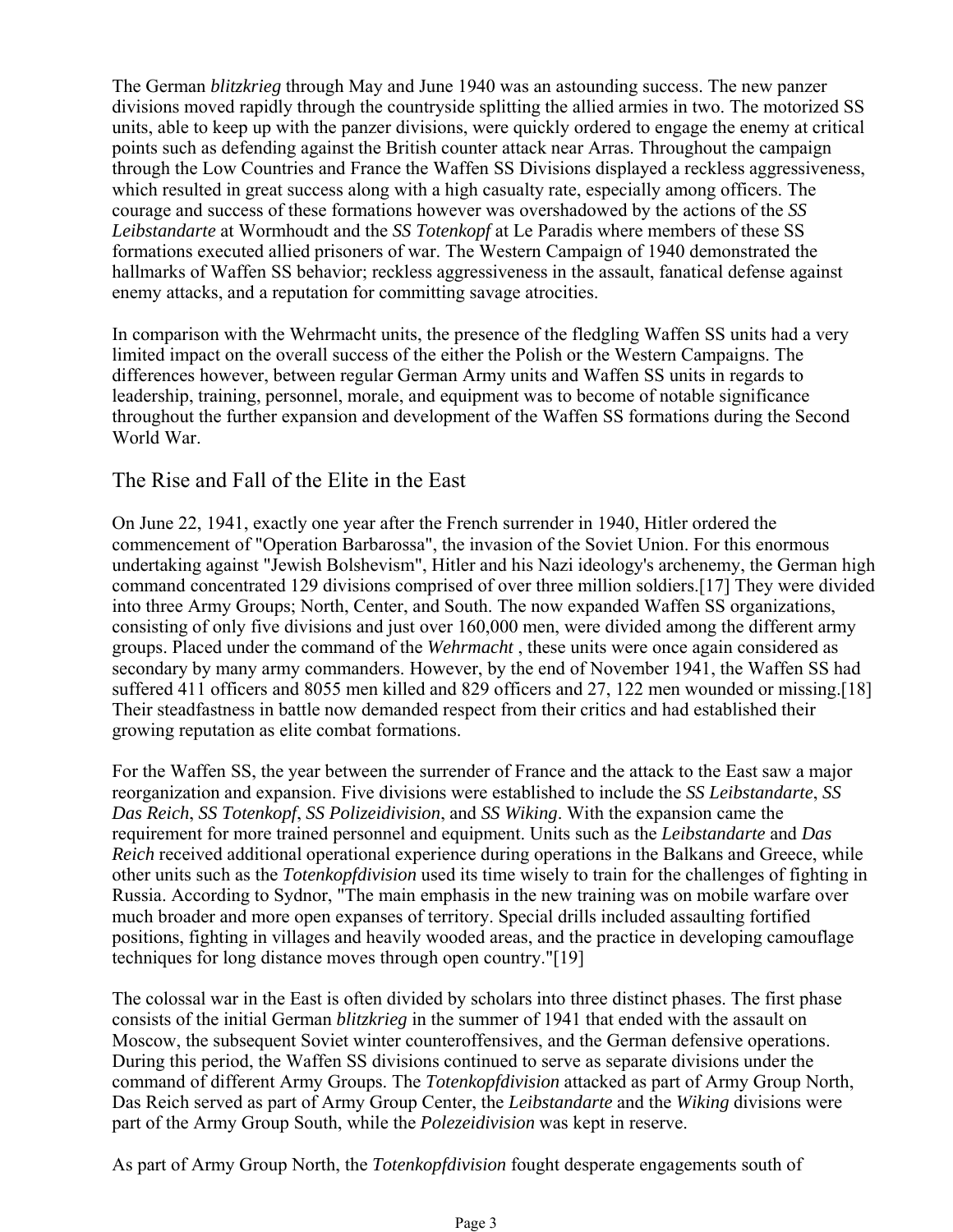Leningrad. Trapped in the Demyansk Pocket from January – October 1942, the *Totenkopfdivision* was, "the nucleus of a mixed force of surrounded army and waffen SS formations that hung onto the Valdai Hills, prevented a major Russian breakthrough, and stabilized the weakened right flank of Army Group North."[20] When they pulled out in October 1942 they had the combat strength of a battalion.

The *Das Reich* Division began the war in the East driving with Army Group Center towards Moscow. During the bitter fighting outside of Moscow against the Soviet counteroffensive, the *Das Reich* was virtually destroyed. During a meeting between a regimental commander of *Das Reich* and General Model, Model asked, "What is your regimental strength at the moment?" The commander replied, "'General, my entire regiment is paraded outside.' There in the snow stood thirty-five men. They were the remnant of a regiment which had gone into battle more than two thousand strong."[21]

The *Leibstandarte* and the *Wiking* divisions faired little better as part of Army Group South. The net result of the first year of fighting in Russia was two fold. First, the heavy casualties among veterans meant that replacements had to be found. Often, these replacements who, according to Theodore Eicke were, "Markedly inferior soldiers to those whose places they filled".[22] This had dramatic effects on the recruiting efforts within the Waffen SS organization. A shortage of manpower within the Reich forced the Waffen SS to relax the once stringent selection process and recruit from *volksdeutsche* , people of German heritage living within the Greater Reich, and eventually from non-Germanic races.

A second outcome of these difficult battles of attrition was the added prestige and confidence that senior Army officers such as General Manstein bestowed upon the Waffen SS for their excellent performance in combat. For example, General Eberhard von Mackensen, commander of the IIIrd panzer Corps, wrote of the *Leibstandarte*, "Every division wishes it had the Leibstandarte as its neighbor. They are a genuine elite formation that I am happy and proud to have under my command."[23] The Waffen SS divisions had indeed achieved the goals set by their Fuhrer. They had proven themselves in combat and gained the prestige and confidence of the German Army. In view of this, the Leibstandarte, the *Totenkopfdivision*, *Wiking* and the *Das Reich* were reorganized into panzer grenadier divisions, complete with tank battalions. Hitler also authorized the creation of more SS divisions and the SS Panzer Corps. As the tide began to turn against Hitler, with the fall of Stalingrad and the loss of North Africa, he placed a greater demand upon the men of the SS who where, "an extraordinary body of men, devoted to an idea, loyal unto death."[24]

In March 1943 the 1st SS Panzer Corps did not let their Fuhrer down. Spearheading an operation to recapture the city of Kharkov, the SS divisions, *Leibstandarte*, *Totenkopf* and *Das Reich*, achieved one of the most spectacular victories of the war by recapturing this key city and bringing the Soviet offensive to a halt. With his faith in his SS formations now vindicated, Hitler ensured that the SS divisions to include the newly forming *SS Hohenstauffen*, *Frundesberg*, and *Hitlerjugend* divisions no longer had to fight the German Army for resources and received a priority of both men and materials to include the recently developed heavy tanks and the latest equipment.[25]

The second half of 1943 would not go as well for the elite SS divisions. Despite the Stalingrad victory, the Soviets in the summer of 1943 went on the strategic defensive in anticipation of a German attack against the Kursk Salient. The SS divisions were again asked to spearhead another offensive. It was hoped by the senior German leadership that a summer offensive would break the Soviet's offensive capabilities and provide the Furher with a much needed victory in the face of defeats in Africa and Sicily. The results of "Operation Citadel" were a disaster for the Wehrmacht and the SS divisions taking part. Between the 5th and the 18th of July, the divisions of the SS Panzer Corps, *Leibstandarte*, *Das Reich*, and *Totenkopf* made substantial gains in terms of the distance of their advance but in turn lost over 50% of their personnel and equipment included their many of their tanks at the battle of Prokharovka.[26] Hitler's last chance to win a limited strategic victory in 1943 was lost.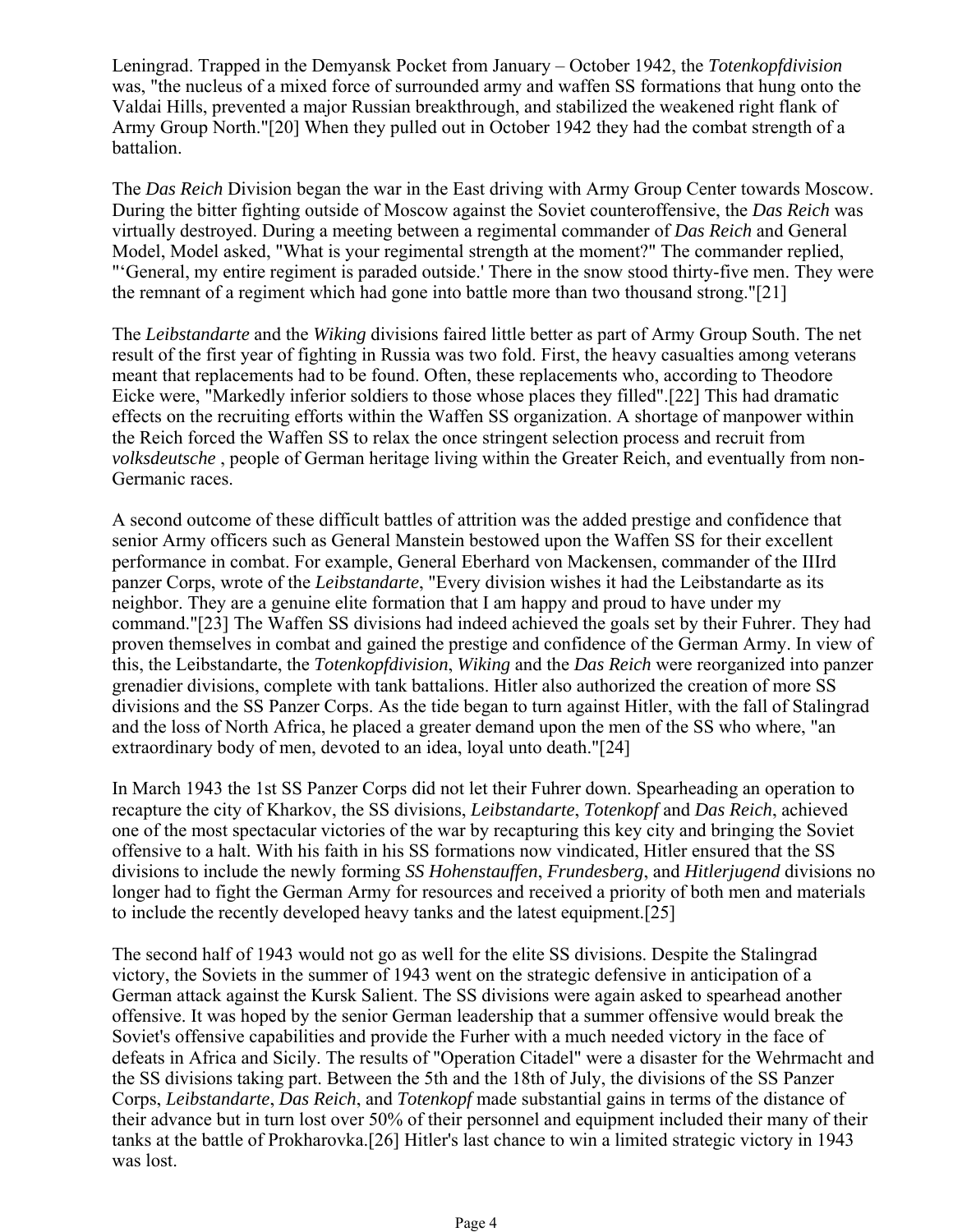With the German defeat at Kursk, the Soviets gained the strategic initiative for good. The subsequent Soviet offensive during the summer of 1943 proved devastating for the *Wehrmacht* . During the retreat, the SS formations became the "fire brigades" in the East. As motorized divisions, they were routinely rushed to the critical points on the front to seal a breach in the German lines or slow down the Soviet onslaught long enough for other formations to escape. They had in the words of General Wohler, commander of the 8th Army, "stood like a rock in the Army, while the enemy broke through in neighboring sectors."[27]

"The Waffen SS during the early stages of the war in Russia was fit, cocky and supremely confident of attaining ultimate victory."[28] By the end of 1943, the SS formations were a shadow of their former strength and confidence. By 10 December 1943 for example, "the battalions of the Das Reich had almost been bled to death. The SS soldiers had fought from Kharkov in the spring, through the summer offensive at Kursk and into the fighting retreat of autumn and early winter. They had been in action, almost without pause or let up, committed to unceasing, murderous battle for nearly ten months."[29] The elite volunteers, the veterans who survived these trying times were few. Replacements, including a large number of draftees, continued to fill the ranks but there level of training and experience was negligible.

However, on paper the Waffen SS was more robust than ever, possessing seven of the thirty panzer divisions and six of the seventeen panzer grenadier divisions in the *Wehrmacht* . The total personnel strength of the Waffen SS had doubled since the beginning of the year and the total number of SS divisions had risen to thirty-eight.[30]

Six of the elite SS panzer divisions were transferred to France in 1944 in order to receive replacements, new equipment, and prepare for the Allied invasion of France. (See part 3) As these divisions fought the Allies through Normandy, Holland and Belgium, the other divisions such as the *Totenkopf* and *Wiking* Divisions remained in the East fighting a brutal war of attrition with an enemy that had grown vastly superior in terms of both manpower and equipment.

Again, on 22 June, this time in 1944, it was the Soviets who went on the offensive launching "Operation Bagration". This surprise offensive completely destroyed Army Group Center and erased 350,000 men and 28 German divisions from the *Wermacht* order of battle.[31] It was through this inferno and the "great retreat" which followed that the SS divisions that remained on the Eastern Front waged their idealistic war to slow the Soviet juggernaut.

It wasn't until the early months of 1945 that the SS formations would finally cease to exist as combat formations. The last battles of the elite SS divisions occurred not in the *Fatherland* but on the plains of Hungary. The final offensives on the Eastern Front conducted by the SS divisions occurred during operations to relieve the siege of Budapest and protect the Reich's last fuel reserves, the Hungarian oil fields. The reconstituted "elite" SS divisions, consisting primarily of draftees combined with untrained and inexperienced former *Luftwaffe* and *Kriegsmarine* personnel, were completely destroyed and ceased to exist as effective combat formations. The survivors were captured by the Soviets or fought their way through vengeful partisan groups to reach American lines in order to surrender. A description of the *Totenkopfdivision's* performance provides a brief conclusion for those individuals serving in the Waffen SS on the Eastern Front:

"The SS man's ability to remain calm in the face of disaster, his willingness to fight on against impossible odds, his lust for killing Russians, and most important, his readiness to perish rather than retreat and appear weaker than his racial enemy were all qualities that proved crucial throughout the war in retrieving hopeless situations; they became hallmarks of the *Totenkopfdivisions's* performance wherever it fought."[32]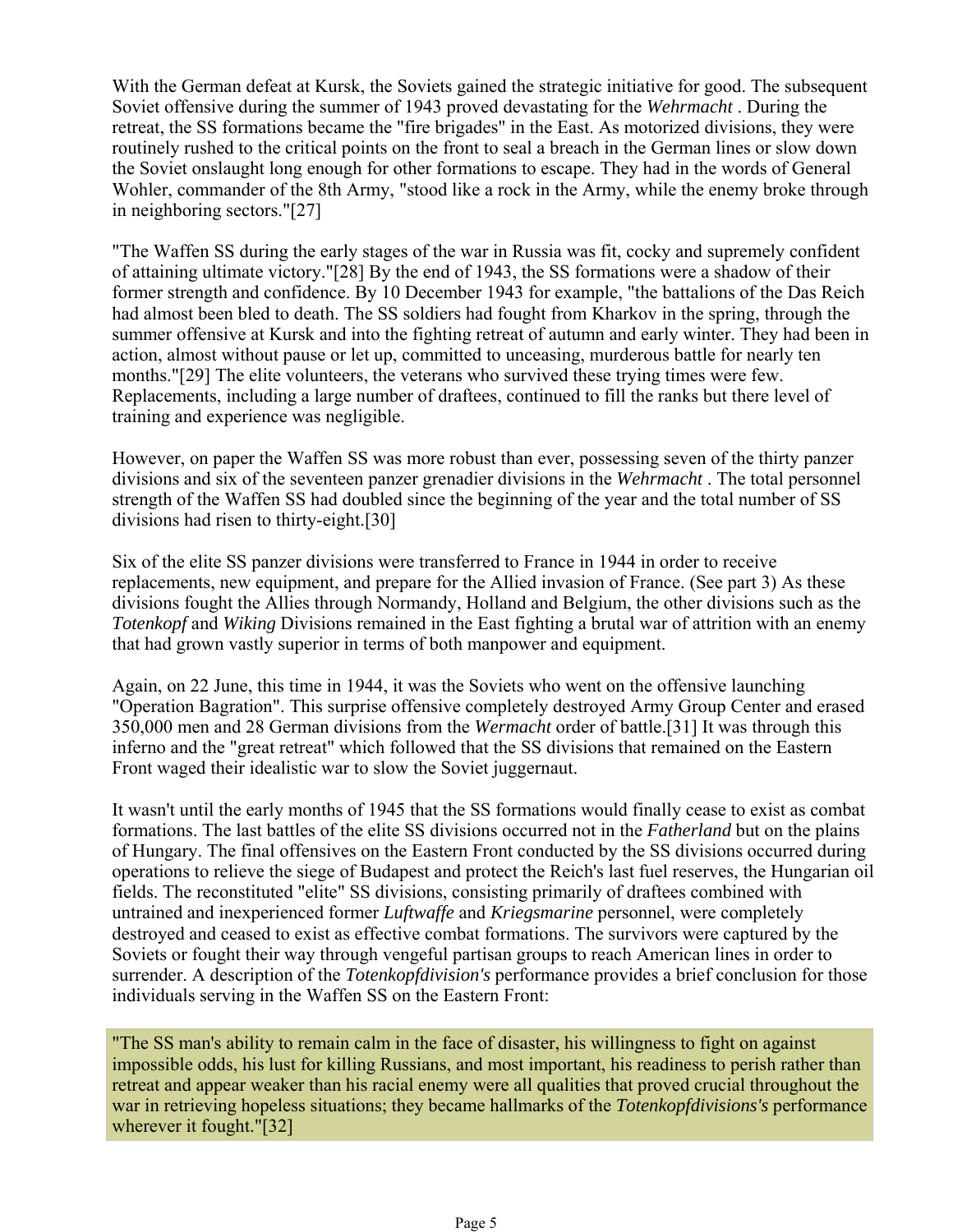The war in the East was very different from that in the West. The Soviet soldiers displayed comparable suicidal aggressiveness, fanatical defense and courage as the soldiers of the Waffen SS. Against this enemy, the Waffen SS formations earned their legendary reputation. Through it all, the Waffen SS divisions maintained an extremely high level of *esprit de corps* , morale, and a deep trust in their officers. This combined with the most advanced weapons of warfare available made the Waffen SS formations formidable foes.

## Attrition in the West

On June 6 1944, Allied forces began 'Operation Overlord', the invasion of France, and opened the long awaited second front against Germany in Western Europe. Facing the overwhelming military might and the complete air superiority of the Allies, Hitler once again relied on his trusted and powerful Waffen SS divisions to defeat the Allied armies, first in the brutal fighting in Normandy, and then in the dense forests of the Ardennes. During these decisive battles, the soldiers of the Waffen SS repeatedly demonstrated their elite *esprit de corps* and aggressive fighting spirit, but in the end were unable to win the victories Hitler desired.

Hitler directed that six Waffen SS panzer divisions be sent to France to thwart the expected Allied invasion against his Atlantic Wall. These included the *Leibstandarte*, *Das Reich*, *Hitlerjungend*, *Hohenstauffen*, *Frundesberg*, and *Gotz von Berlichingen* divisions. In terms of equipment, personnel strength, and veteran leadership, they were among the most powerful divisions in the German army at the time and constituted 50% of the panzer formations in France. They were a far more formidable force with a much greater responsibility placed on them than their earlier battles in France in 1940. However, units such as the *Leibstandarte* and *Das Reich* were struggling to rebuild their shattered divisions, which had been decimated in 1943 during difficult fighting on the Eastern Front. The *Leibstandarte* for example was critically short of NCOs and officers. In June 1944, most replacements had been with the division for only a few weeks and were relatively untrained. Much of their new equipment also had only recently arrived, allowing the soldiers very little time to familiarize themselves with their equipment much less become proficient with its use.[33]

For the Waffen SS formations, the days of having to compete with the Wehrmacht for the latest equipment were gone. A Fuhrer order dated 3 May ensured the requisition of weapons for his favored *Leibstandarte* division. The equipment being sent to the elite Waffen SS panzer divisions was the best available. The German soldier was well equipped with excellent panzers such as the much feared Tiger and Panther tanks. He also possessed what may be considered the best machine gun produced at the time, the MG42. What the grenadiers of the Waffen SS lacked was protection against the Allied air forces and a method to counter the overwhelming Allied advantages in artillery and naval gunfire support.

The training proficiency of the SS grenadiers in Normandy varied within each division. The *Leibstandarte* and *Das Reich* divisions again needed more time to train new replacements. The *Hitlerjugend* along with the *Frundesberg* and *Hohenstauffen* divisions were newer formations, which had received more time to train together but lacked the combat experience of the older SS divisions. All of the Waffen SS divisions would have to rely heavily on their battle-hardened veteran NCOs, many of whom had been fighting since 1939.[34] "We knew that we were quick, agile, and confident, remarked a grenadier of the *Hitlerjugend* . We trusted our officers and NCOs who had been hardened in battle. We had known them since the beginning of the training. During combat training with live ammunition we had enjoyed seeing them in the mud together with us, with steel helmet and sub machine-gun."[35] Among these veterans, such as, Kurt 'Panzer' Meyer, Michael Wittmann, and Josef Peiper, the old arrogance and recklessness remained. These charismatic leaders instilled in the new replacements and young volunteers the same confidence representative of a soldier of the Waffen SS.

The bitter fighting in Normandy was very different for the Waffen SS divisions compared to what many had experienced on the Eastern Front. They faced many new challenges such as the complete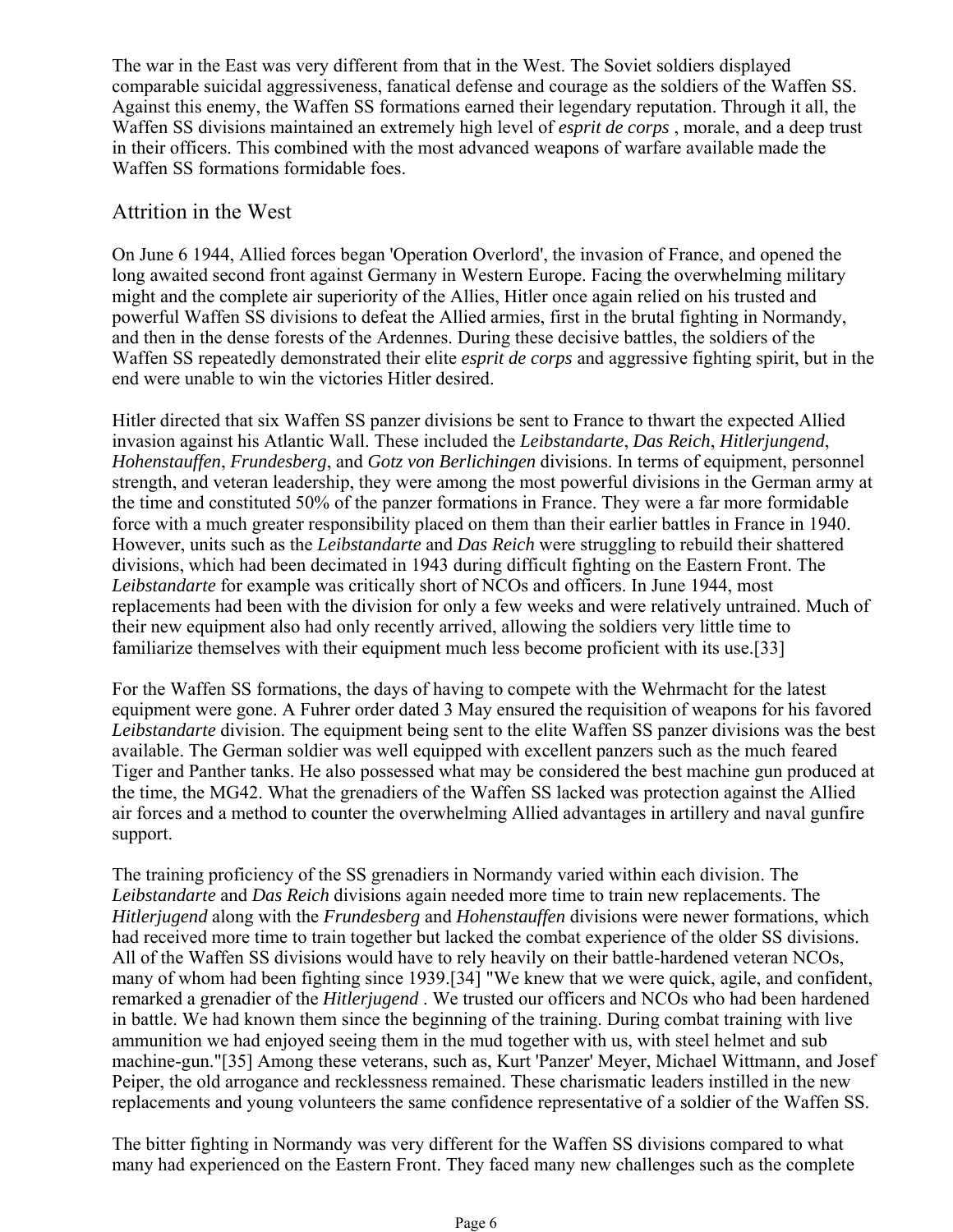and overwhelming air superiority of the Allies. Formations were forced to move as much as possible during the hours of darkness in order to avoid constant attack from Allied fighter-bombers. A panzer commander remembers the Allied air attacks, "Like eagles, they fell out of the sky, dropped their loads of bombs, pulled up, and climbed away again. They came at us like a swarm of hostile hornets and covered us with a hail of medium-heavy bombs."[36] The air attacks caused many delays, and frustrating losses in both men and equipment. Unable to move quickly and maintain unit cohesion, the SS divisions were forced to counterattack the Allies before they could properly consolidate all of their combat forces resulting in piecemeal attacks and heavy casualties among the SS formations.

The bitter battles that took place in the Normandy countryside, much of which was crisscrossed with hedges, fields, and sunken roads, forced fighting to occur over short distances with limited visibility, reducing the German advantages in combined infantry and armor maneuver warfare. Large-scale combined arms maneuver operations were replaced by small unit actions of infantry and individual panzers.

Throughout these bitter battles, Waffen SS formations were called upon to spearhead offensive operations and to fanatically defend against Allied offensives. The Waffen SS divisions were always the lead elements during the critical battles in Normandy such as those around the city of Caen, the German counterattack towards Avranches to close the Allied breakout of "Operation Cobra" and the struggle to hold open the Falaise Gap.

The Waffen SS divisions were once again nearly bled white during these terrible battles. They were unable to stop the advancing tide of the Allies overwhelming personnel and materiel superiority. What they did accomplish was to significantly delay the Allied advance. It is doubtful that the German defenses in France would have held as long as they did without the courage, determination, and overall combat power of the Waffen SS divisions. General Eisenhower remarked that, "while the SS elements as usual fought to annihilation, the ordinary German infantry gave themselves up in ever-increasing numbers."[37] This reckless fanaticism in the face of defeat was exactly what Hitler needed from the troops who were to execute his planned counter offensive in the West.

Code-named operation *'Wacht am Rhine'*, the planned offensive was for three German Armies to conduct a surprise offensive through the rugged, heavily forested Ardennes region. The SS *Leibstandarte*, *Das Reich*, *Hitlerjugend* and *Hohenstauffen* divisions were organized into the 6th SS Panzer Army in order to spearhead this operation. This formation, commanded by SS veteran *Obergrouppenfuhrer* Sepp Dietrich, was the most powerful German Army in the West.[38]

The reconstitution of the Waffen SS formations following their near complete annihilation in Normandy was nothing short of a miracle. The loss of both men and materiel had been enormous. By September for example, the combat strength of the *Hitlerjugend* consisted of only 600 men and no tanks.[39] Replacements were sent to bring the divisions back up to strength but they consisted mostly of untrained naval and *Luftwaffe* personnel and there was no time to train them as true elites. To illustrate, the *Das Reich* pulled out of the line in late October, received new replacements and by 11 November was on the move to take part in *'Wacht am Rhein'.* [40]

The SS divisions had received new replacements of both men and weapons including tanks and guns but were severely lacking in motor transportation and most importantly fuel. The Ardennes offensive began successfully, with the German formations achieving complete surprise. The Waffen SS divisions made good progress initially but were unable to achieve a breakthrough. They were soon stalled by the difficult terrain, massed Allied artillery, and rear guard elements left behind to defend key road junctions. Unable to mass their forces and move forward, the SS formations were soon caught in long bottlenecks along the narrow Ardennes roads. Supply shortages combined with the deadly appearance of Allied airpower destroyed any possible chance of success for the German formations.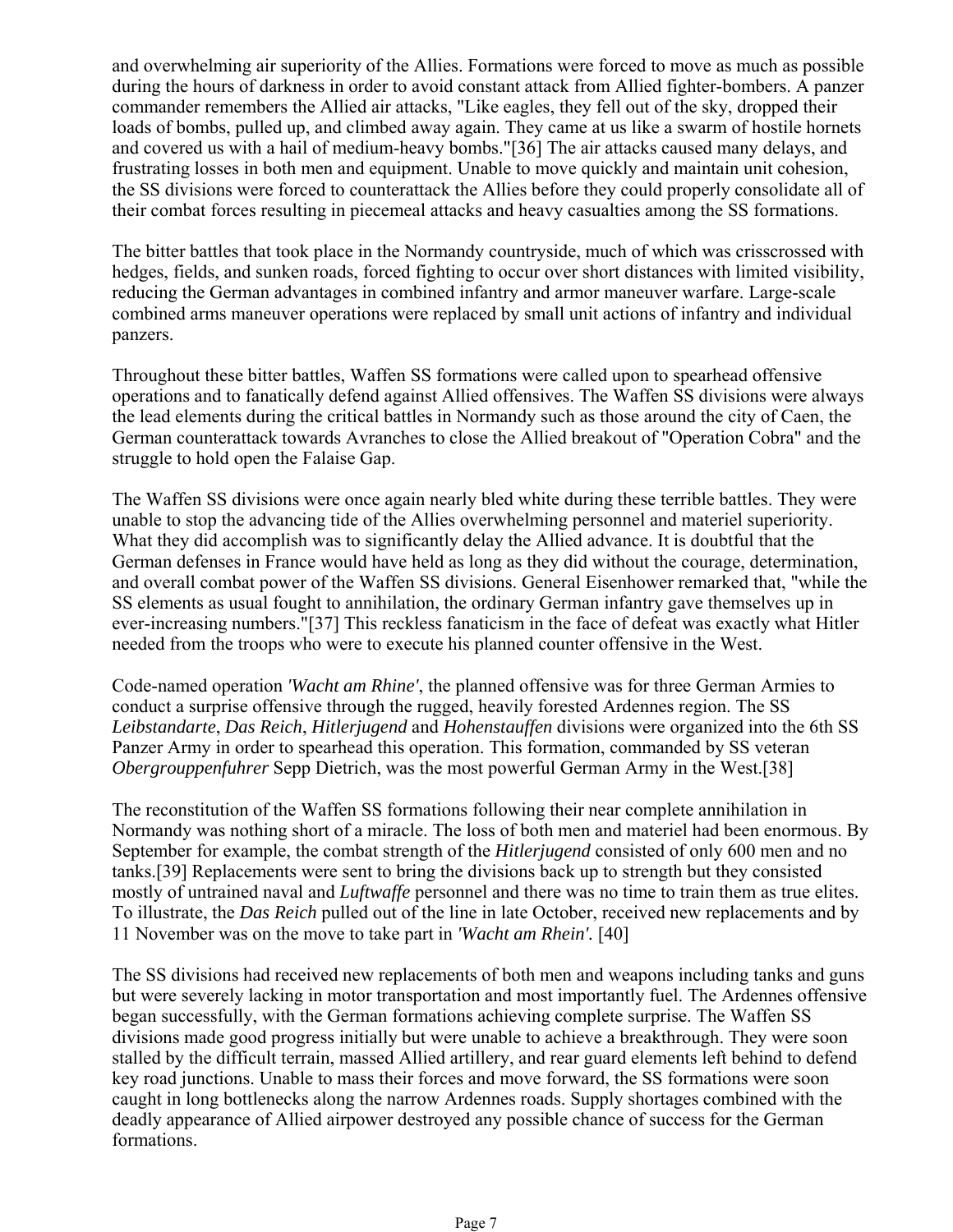In describing the Ardennes offensive, one grenadier remarked that, "Three years ago we would probably have stormed forward during the night in order not to allow the enemy any time to recover. But now after nearly five years of savage fighting things move much more slowly . . . The men are all right but tanks and guns need fuel and shells and it does not matter how much fighting spirit there is, without those two things nothing much can be achieved."[41]

*Wacht am Rhein* was a failure. The 6th Panzer Army was unable to meet any of its rather optimistic objectives. The achievements of the *Wehrmacht's* 5th Panzer Army were greater. It was the 2nd Panzer Division, not the Waffen SS that penetrated furthest into the Allied defenses. Hitler's elite, Sepp Dietrich and his Waffen SS divisions had failed him, proving that in 1945 a triumph of the will was not possible against the superior military might of the Allies.

#### Footnotes

[1]. Robert Kennedy, *Department of the Army Pamphlet, No. 20-255, The German Campaign in Poland (1939)*, (Washington D.C., U.S. Government Printing Office, April 1956), p. 42.

[2]. George H. Stein, *Hitler's Elite Guard at War: The Waffen SS, 1939-1945*, (London: Cornell University Press, 1966), p. 15.

[3]. Stein, 17.

[4]. Rupert Butler, *SS-Leibstandarte: The History of the First SS Division 1933-45*, (St. Paul: MBI Publishing Company, 2001), 51.

[5]. Stein, 56.

[6]. Gordon Williamson, *Loyalty is My Honor: Personal accounts from the Waffen-SS*, (London: Brown Packaging Books Ltd., 1999), 46.

[7]. Williamson, 21.

[8]. Butler, 29.

[9]. Williamson, 49.

[10]. Stein, 13.

[11]. Williamson, 31.

[12]. Butler, 26.

[13]. Charles W. Sydnor Jr., *Soldiers of Destruction: The Death's Head Division, 1933-1945*, (New Jersey: Princeton University Press, 1990), 56.

[14]. Sydnor, 84.

[15]. Sydnor, 86.

[16]. Stein, 60.

[17]. Stein, 119.

[18]. Williamson, 54.